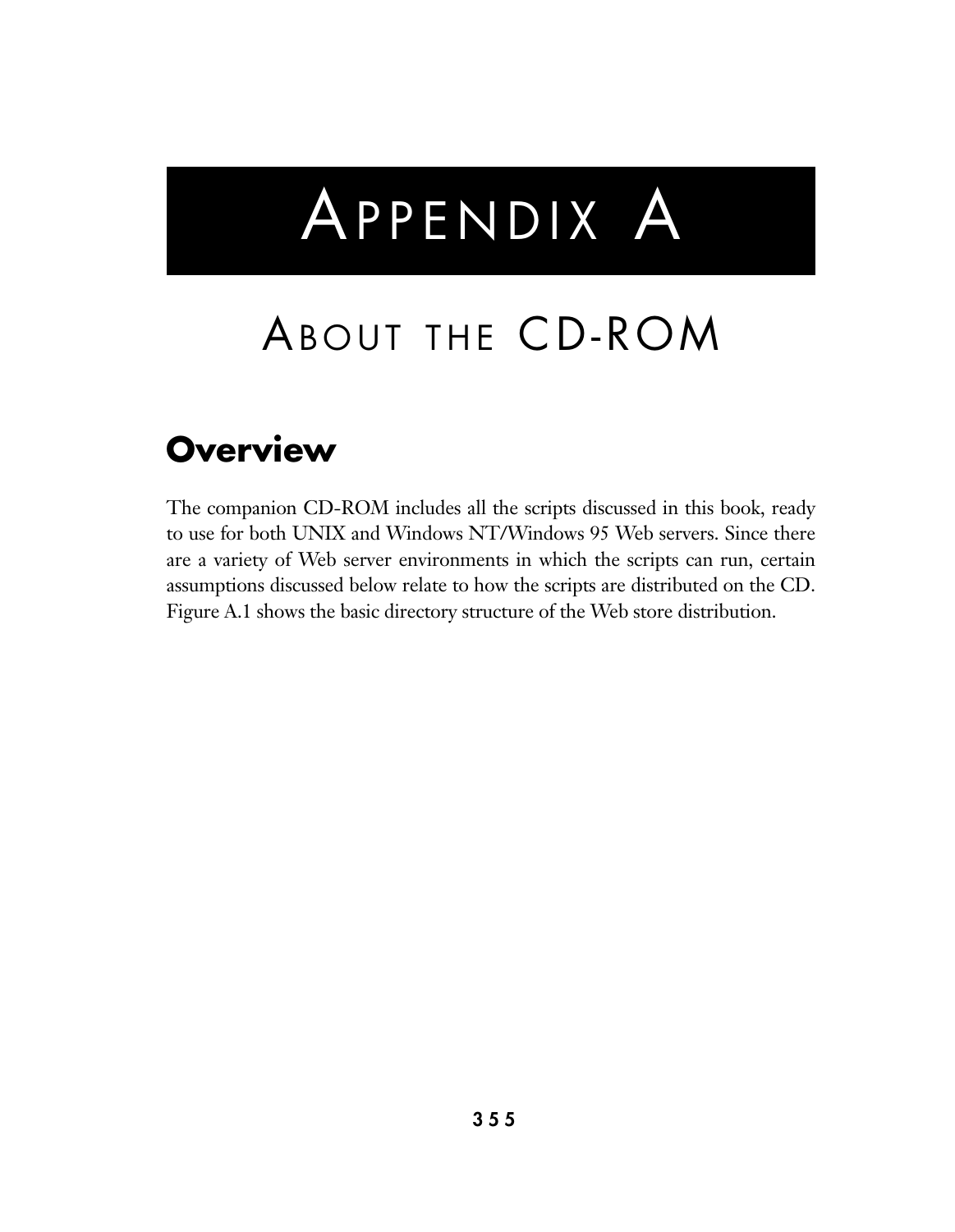

**Figure A.1** Basic directory structure of the CD-ROM.

The UNIX directory contains all the scripts discussed in the book. For every platform (UNIX/NT/95), there is a separate directory that contains the CGI scripts, data files, and their subdirectories. In addition, the scripts related to each platform are also archived using a format suitable to that platform: TAR for UNIX and ZIP for Windows NT/Windows 95.

The Windows NT–based Web server versions of the Web store are stored under the WINNT subdirectory. Since there are several different ways that Windows NT Web servers treat CGI/PERL scripts, there is a subdirectory under WINNT to suit each type of major Web server that we have ported the Web store to. This includes Netscape v1.x (Commerce/Communication server), Netscape v2.x (FastTrack/Enterprise), Microsoft IIS v1/v2, and O'Reilly's WebSite server. There is one subdirectory for Netscape v1.x servers and another subdirectory for all the other Web server types since they are configured the same way.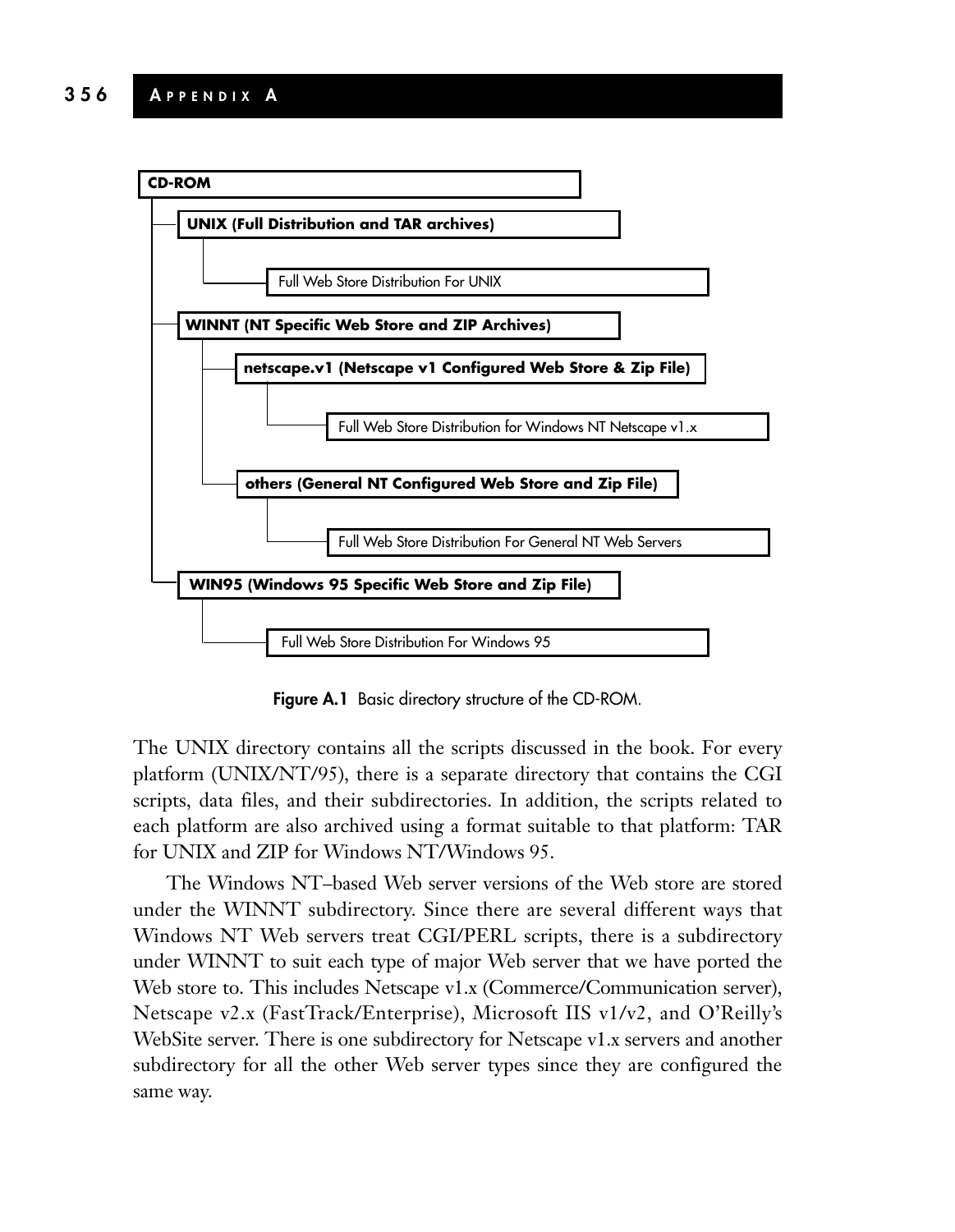In addition, there is a WIN95 directory that contains a sample Windows 95 Web server distribution of the Web store. Since the difference between the distributions for Windows 95 are not as varied as the ones for Windows NT, only one Web store implementation is provided under the WIN95 directory. This is basically similar to the "others" directory under the WINNT implementation except that **smtpmail-lib.pl** has had some modifications, done to make this library work on Windows 95.



The applications discussed in this book use long filenames. You will need to unzip the files using a program, such as WinZip95, that recognizes long filenames. Programs for dearchiving the applications on the CD can be found at http://www.shareware.com/.

Finally, if your machine does not recognize long filenames (such as MS-DOS 6.x and below), short filename versions of the script packages can be found at http://www.eff.org/~erict/Scripts/.

The instructions in the first section of Chapter 1 can be used to retrieve the short filename script packages.



The filenames inside the ZIP and TAR files will still be long filenames, but this procedure will allow you to download the archive to a machine that does not support long filenames and then transfer it to your UNIX or Windows NT/95 machine later.

## **UNIX Specifics**

The UNIX directory on the CD-ROM contains all the applications discussed in the book. The instructions and comments listed below will help you install them.

## **Installation**

To transfer an application to your system, you have two choices. First, the directories and files related to the application can be copied directly to the Web server directory. You can also copy the TAR file to the UNIX server and then use the TAR command to expand the application into its constituent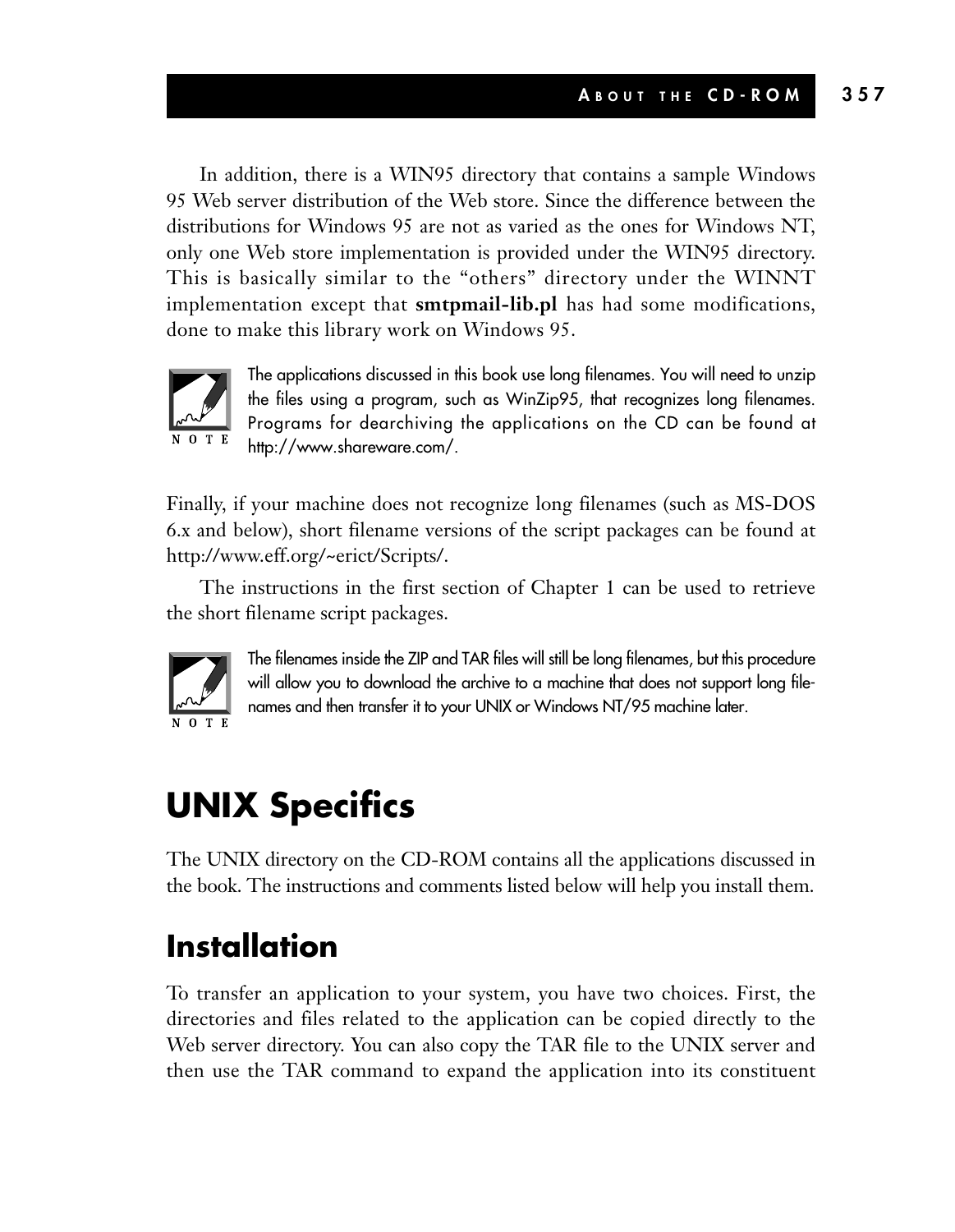directories and files. For example, if you were unpacking the Web store script (**web\_store.tar**), you would issue the following command:

tar xvfp web\_store.tar

Once the scripts are copied onto your server, follow the guidelines in Chapters 1 and Chapter 2 to configure the sample Web store. The guidelines contained in these chapters will help you with the rest of the process of setting up the Web store, such as setting permissions on the files and directories.

#### **Assumptions**

First, all the scripts have been written with the assumption that the Perl executable is in the **/usr/local/bin** directory. Second, scripts that do mailing use the **SEND-MAIL-LIB.PL** library (renamed to **MAIL-LIB.PL**) discussed in Chapter 8. In addition, this library has been configured to look for the UNIX sendmail program in the **/usr/lib** directory by default. If your UNIX system is different, you may need to change these defaults. You should read Chapter 1 and Chapter 2 thoroughly to get an idea of how to install and customize the scripts to your Web server environment.

## **Windows NT/Windows 95 Specifics**

The Windows NT/Windows 95 versions of the Web store are stored under the WINNT and WIN95 directories on the CD-ROM respectively. The installation process is similar to that of the UNIX versions of the scripts. You can copy the files directly off the CD-ROM or you can use the provided zip files for the various distributions. In addition, each application comes with a **README.NT** or **README.95** file that briefly outlines what was changed in each CGI application to make it work on the specific Windows NT or Windows 95 Web servers that were tested with the Web store.

## **Installation**

We recommend that you install the NT/95 scripts by copying the application files and directories directly off of the CD-ROM onto your Windows NT/Windows 95 Web server. However, if you must use the zip files instead, there is one thing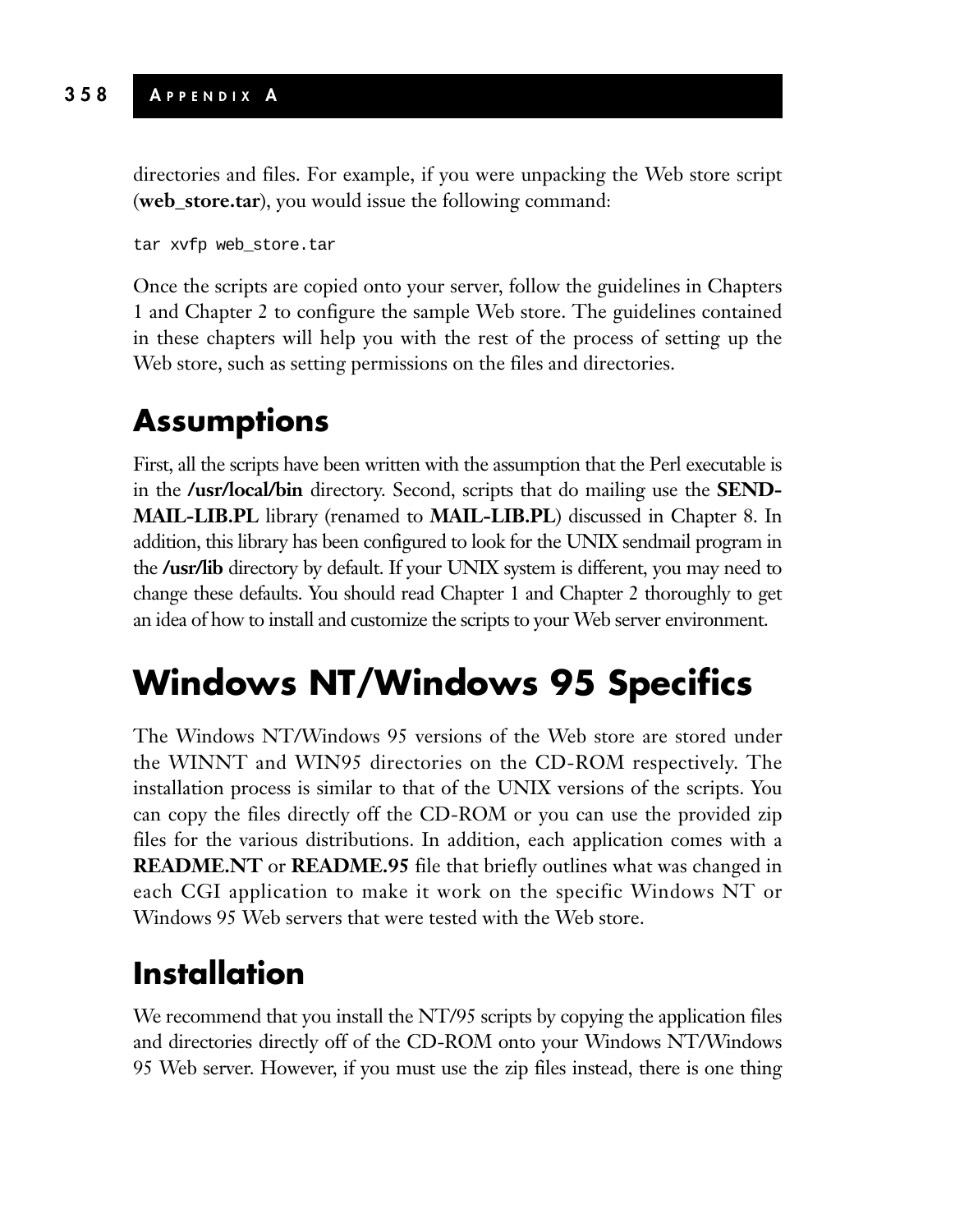you need to be aware of. Since the Web store uses long filenames, you will need to unzip the files using a zip program that is aware of long filenames.

#### **Assumptions**

First, the scripts have been tested using a variety of different Web servers available for Windows NT/Windows 95. However, they have all been tested with the same version of Perl (Perl 5 for Win32 (build 110) available from http//www.hip.com/. The key points covered in Chapter 1 under installing Windows NT/Windows 95 versions of the Web store are all relevant to installing the Web store on your server. For example, the Netscape server v1.x version of the Web store has been converted to run with batch file wrappers instead of directly using the **.CGI** extension script names.



There are security issues involved with running batch files on your Web server. For a list of these concerns, you may want to read the WWW Security FAQ located at http://www-genome.wi.mit.edu/WWW/faqs/www-security-faq.html.

The batch files on the CD-ROM assume that the **perl.exe** file is located in the path of the Web Server. The following is an example of a batch file that calls the Web store script:

@echo off perl web\_store.cgi

If your Web server is not configured so that **perl.exe** is included in the Web server path, then you will need to modify the batch file accordingly. The following is an example of the above batch file modified to have a path set to the perl executable file located in the **d:\perl5** directory:

```
@echo off
set OLDPATH=%PATH%
PATH=d:\perl5\;%PATH%
perl web_store.cgi
PATH=%OLDPATH%
```